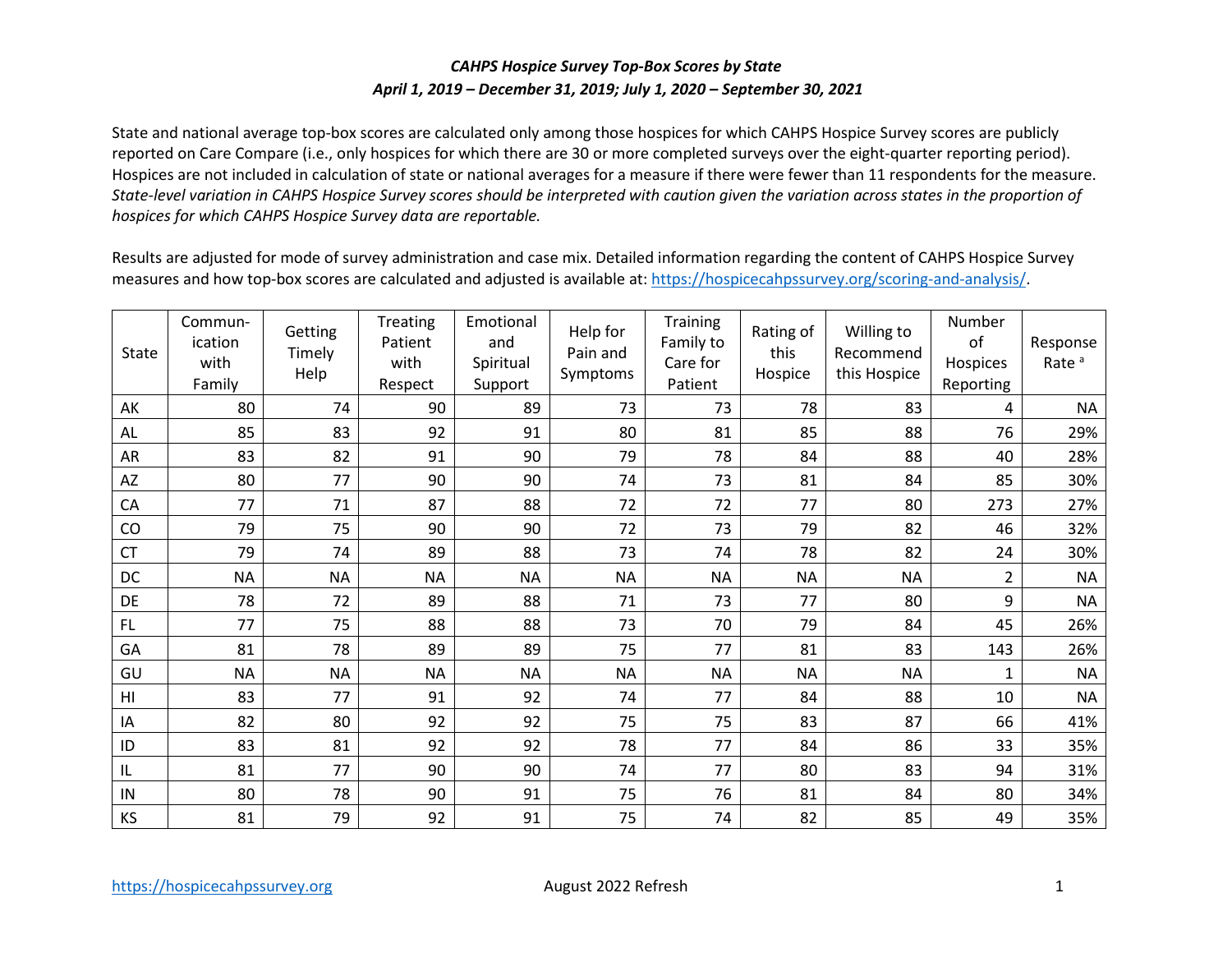## *April 1, 2019 – December 31, 2019; July 1, 2020 – September 30, 2021 CAHPS Hospice Survey Top-Box Scores by State*

| <b>State</b>   | Commun-<br>ication<br>with<br>Family | Getting<br>Timely<br>Help | Treating<br>Patient<br>with<br>Respect | Emotional<br>and<br>Spiritual<br>Support | Help for<br>Pain and<br>Symptoms | Training<br>Family to<br>Care for<br>Patient | Rating of<br>this<br>Hospice | Willing to<br>Recommend<br>this Hospice | Number<br>of<br>Hospices<br>Reporting | Response<br>Rate <sup>a</sup> |
|----------------|--------------------------------------|---------------------------|----------------------------------------|------------------------------------------|----------------------------------|----------------------------------------------|------------------------------|-----------------------------------------|---------------------------------------|-------------------------------|
| KY             | 85                                   | 84                        | 93                                     | 92                                       | 81                               | 80                                           | 86                           | 90                                      | 23                                    | 32%                           |
| LA             | 84                                   | 81                        | 92                                     | 90                                       | 80                               | 82                                           | 84                           | 87                                      | 94                                    | 26%                           |
| MA             | 81                                   | 78                        | 91                                     | 90                                       | 75                               | 79                                           | 81                           | 85                                      | 58                                    | 30%                           |
| <b>MD</b>      | 80                                   | 76                        | 90                                     | 90                                       | 73                               | 73                                           | 81                           | 85                                      | 22                                    | 28%                           |
| ME             | 82                                   | 77                        | 91                                     | 92                                       | 76                               | 76                                           | 82                           | 87                                      | 15                                    | 36%                           |
| MI             | 82                                   | 79                        | 91                                     | 91                                       | 75                               | 74                                           | 82                           | 85                                      | 101                                   | 34%                           |
| <b>MN</b>      | 80                                   | 77                        | 91                                     | 92                                       | 73                               | 74                                           | 81                           | 86                                      | 63                                    | 42%                           |
| <b>MO</b>      | 82                                   | 81                        | 91                                     | 92                                       | 76                               | 77                                           | 83                           | 85                                      | 89                                    | 33%                           |
| <b>MS</b>      | 84                                   | 82                        | 92                                     | 91                                       | 79                               | 80                                           | 84                           | 88                                      | 64                                    | 27%                           |
| MT             | 81                                   | 78                        | 92                                     | 91                                       | 74                               | 76                                           | 82                           | 87                                      | 16                                    | 35%                           |
| <b>NC</b>      | 84                                   | 82                        | 92                                     | 91                                       | 78                               | 79                                           | 85                           | 88                                      | 70                                    | 31%                           |
| <b>ND</b>      | 81                                   | 79                        | 91                                     | 91                                       | 72                               | 77                                           | 80                           | 86                                      | 11                                    | 38%                           |
| <b>NE</b>      | 80                                   | 78                        | 91                                     | 91                                       | 75                               | 75                                           | 82                           | 85                                      | 29                                    | 38%                           |
| <b>NH</b>      | 81                                   | 76                        | 91                                     | 91                                       | 76                               | 75                                           | 81                           | 87                                      | 19                                    | 33%                           |
| NJ             | 80                                   | 75                        | 89                                     | 89                                       | 73                               | 75                                           | 78                           | 81                                      | 50                                    | 28%                           |
| <b>NM</b>      | 81                                   | 77                        | 91                                     | 89                                       | 76                               | 75                                           | 80                           | 85                                      | 28                                    | 27%                           |
| <b>NV</b>      | 81                                   | 77                        | 90                                     | 90                                       | 75                               | 77                                           | 81                           | 85                                      | 25                                    | 26%                           |
| <b>NY</b>      | 83                                   | 79                        | 91                                     | 90                                       | 76                               | 78                                           | 82                           | 87                                      | 40                                    | 31%                           |
| OH             | 81                                   | 78                        | 91                                     | 91                                       | 74                               | 74                                           | 81                           | 84                                      | 110                                   | 32%                           |
| OK             | 82                                   | 81                        | 91                                     | 91                                       | 77                               | 78                                           | 83                           | 85                                      | 82                                    | 27%                           |
| OR             | 80                                   | 76                        | 91                                     | 92                                       | 74                               | 75                                           | 81                           | 85                                      | 43                                    | 34%                           |
| PA             | 83                                   | 79                        | 91                                     | 91                                       | 75                               | 76                                           | 82                           | 85                                      | 148                                   | 34%                           |
| PR             | 78                                   | 71                        | 90                                     | 87                                       | 70                               | 73                                           | 77                           | 79                                      | 22                                    | 30%                           |
| R <sub>l</sub> | 80                                   | 78                        | 91                                     | 90                                       | 72                               | 78                                           | 81                           | 85                                      | $\overline{7}$                        | <b>NA</b>                     |
| SC             | 83                                   | 80                        | 91                                     | 90                                       | 77                               | 78                                           | 83                           | 86                                      | 61                                    | 29%                           |
| SD             | 80                                   | 75                        | 90                                     | 90                                       | 74                               | 76                                           | 81                           | 85                                      | 11                                    | 39%                           |